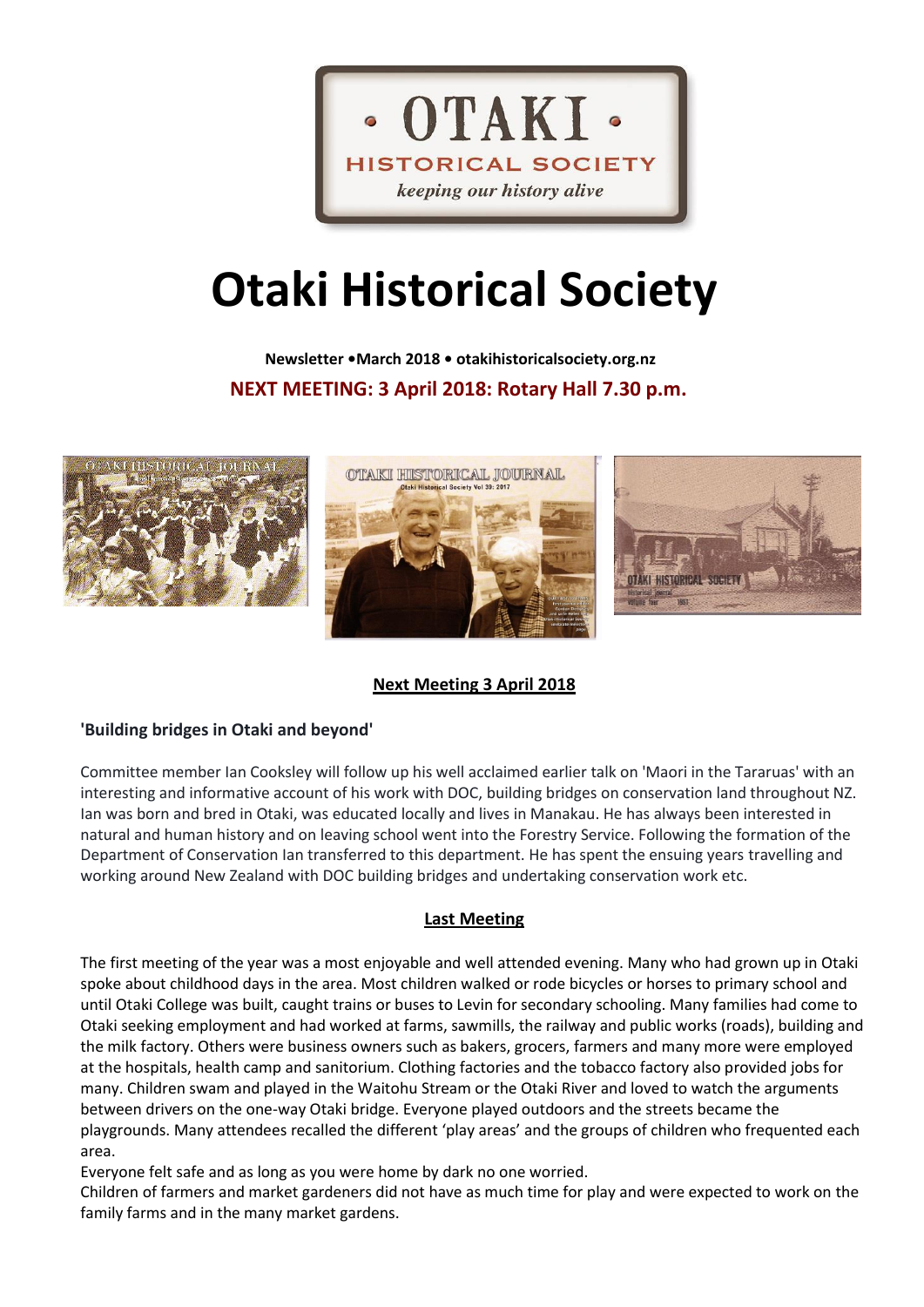# **OHS Committee Update**

- The series of interviews with Coast Access Radio discussing OHS and local history in general is to continue this year. As earlier reported these interviews are part of their 'Conversations' segment which is broadcast on 104.7 FM on Saturday mornings at 9 am. These sessions are held monthly. If you miss the radio programme, you can listen to it online. Go t[o http://coastaccessradio.org.nz/](http://coastaccessradio.org.nz/) and follow the instructions on the home page.
- Once again, our Secretary has been busy responding to correspondence received via the website and the email address. Topics covered in the past two months included requests for photographs and family information, journal orders, subscription payments etc. We also fielded queries from our indexer re the latest journal and began contacting people who will be compiling and contributing to this year's journal.
- The committee is currently reviewing our policies and procedures to ensure they meet current requirements. e.g Privacy Act, Copyright etc.

## **Other Updates**

## **OHS Journals**

The 2017 journal is proving to be extremely popular and a large number have been sold. This issue covers the 40 years of the Otaki Historical Society along with many very interesting articles, reminiscences and the regular items. If you have not secured your copy – don't delay!

## **Purchase of previous Journals**

The society has a number of past journals available for sale at varying prices (from \$5). Please contact us to confirm the availability and cost of any of these journals you are interested in.

**Note:** Digitised copies of out of print journals and/or articles can be purchased from the society. Contact us for costs and further details[: otakihistoricalsociety@yahoo.com](mailto:otakihistoricalsociety@yahoo.com)

## **OHS Website and Index**

The updated 1978 -2017 index is now available on the website. [www.otakihistoricalsociety.org.nz](http://www.otakihistoricalsociety.org.nz/) The index is a valuable tool for researchers and members seeking information relating to the content of our 39 journals. Use the index to see if your interest (or family) are mentioned. If you find relevant information, refer to your journals or contact the society.

## **Acknowledgements**

We acknowledge June Saunders, Martin Kaiser and Robin Fleming for their kind donation of past issues of the journal, Dion Winterburn for a donation of photographs and Lynne O'Connor for the loan of several excellent photographs taken by JD Buckley (photographer of Paekakariki in 1930s). We are taking copies of Lynne's photos for our archive.

## **Upcoming Events**

Public Meeting**: 'Building bridges in Otaki and beyond'. 3 April 7.30 pm. Rotary Hall, Aotaki St, Otaki.**  Public Meeting: **5 June. Watch the website and Facebook for confirmation of June's topic.**

#### **Museum**

The Health Camp and Main Street exhibitions closed at the museum during February and the new exhibition commemorating 100 years of the Otaki Volunteer Fire Brigade opened on March 10. This is an excellent exhibition and is a 'must visit' for all. Come and take a selfie of you (or your children/grandchildren) dressed as a fireman!

## **Otaki Genealogy Society**

This group will hold another Family History Day on 19<sup>th</sup> May. Their last, held two years ago was a great success with visitors attending from near and far. There will be many resources and assistance available on the day to enable you to find those missing twigs on your family tree. Our society will be in attendance again and will have the Index and other resources on our stand. Watch the local press, facebook etc. for more information and updates relating to this very interesting event.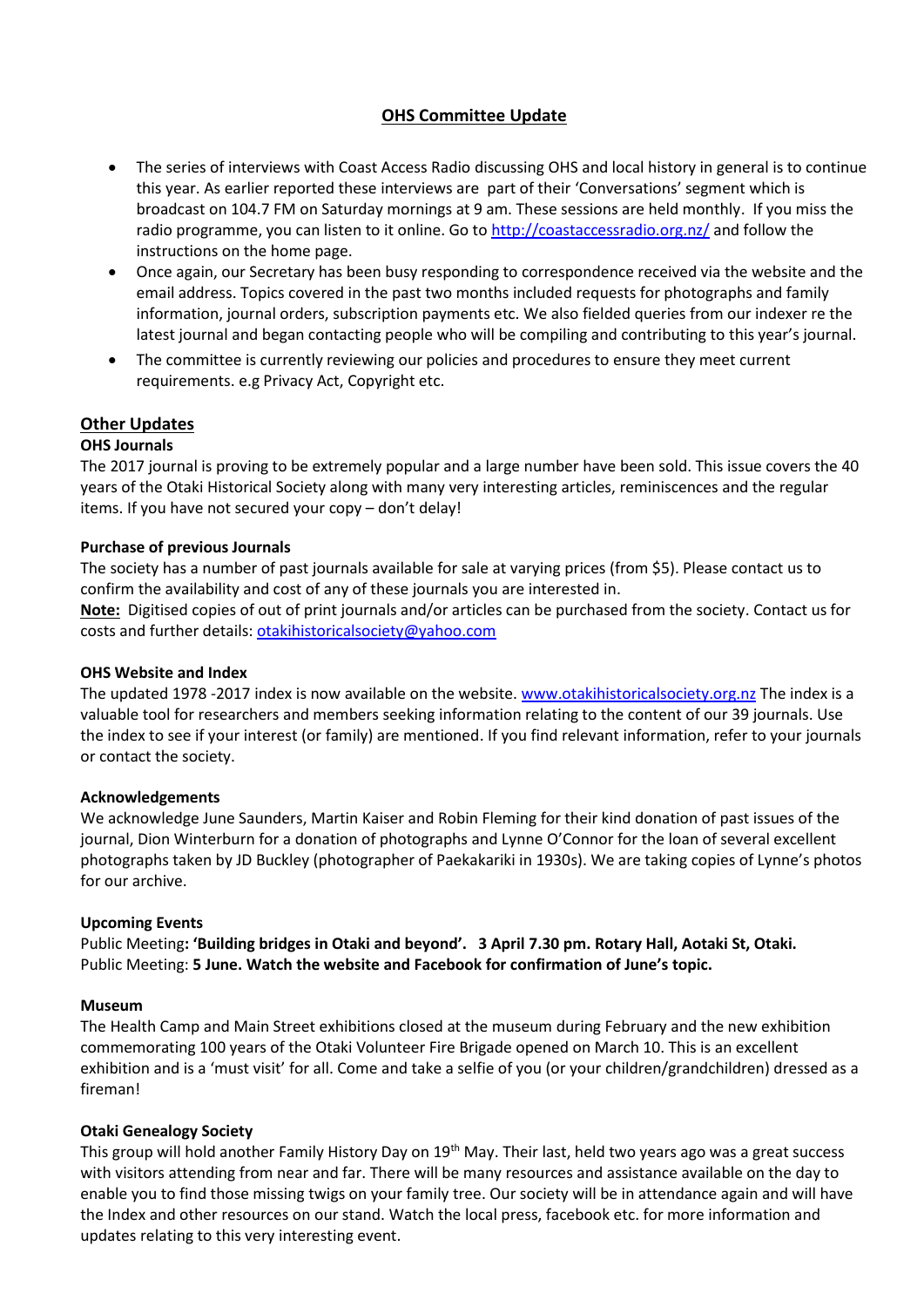# **Treaty of Waitangi Commemorations in Kapiti**

This year the Kapiti District Council developed a multimedia exhibition to acknowledge local signatories of the treaty. Our president Meagan Roach whose tupuna is Te Matia is the Ngati Raukawa descendant featured in this excellent exhibition. It is fitting that Meagan is now helping to preserve the history created by her ancestor and those that followed him.

# **Following are a few of the facts documented in the exhibition:**



• Te Matia signed Te Tiriti at Otaki on 19 May 1940 on behalf of Ngati Pare and Ngati Raukawa. He was the son of Tukiata (Ngati Koata) father and Te Rangiunumia (Ngati Pare) mother, a close relative of Te Rauparaha.

• Te Matia was regarded as a leader in his own right within Ngati Raukawa and he was a Rangatira of Ngati Pare, a large and powerful hapu of Ngati Raukawa and established himself originally at Pakakutu pa near the mouth of the Otaki River.

• Te Matia married Paranihia Whawha of Ngati Huia. They had three daughters one of whom Hinenuitepo married an aristocratic Pakeha, Robert Skipworth. This marriage produced six children before Te Rauparaha ordered the young man to leave the district, possibly for grazing

cattle on forbidden land.

- Hadfield records that in the early years Te Matia was opposed to the Christian teachings and constantly interrupted Sunday services. However, he eventually changed and was baptized in 1847.
- Te Matia had his home and tupuna-whare called Motai in Otaki township on the site of the present day Memorial Hall to Heritage Museum block. He died on 5 November 1863 and is buried on Mutikotiko Hill near the grave of Te Rauparaha at Rangiatea.

 **Meagan Roach, descendant of Te Matia, lives in Otaki on land where her tupuna lived and walked.**

*The exhibition will show throughout the District at various service centres until June. Dates and venues: 7 February – 6 March, Paraparaumu Library*

*6 March – 3 April, Otaki Library*

*3 April – 8 May, Paekakariki Station Museum*

*8 May – 5 June, Waikanae Library*

## *See further details on the KCDC website and local libraries.*

## **Reminder**

The society warmly welcomes:

- Ideas and articles for future journals
- Photographs, manuscripts and documents etc. relating to the history of Otaki and its surrounds
- New members

Contact us at[: otakihistoricalsociety@yahoo.com](mailto:otakihistoricalsociety@yahoo.com)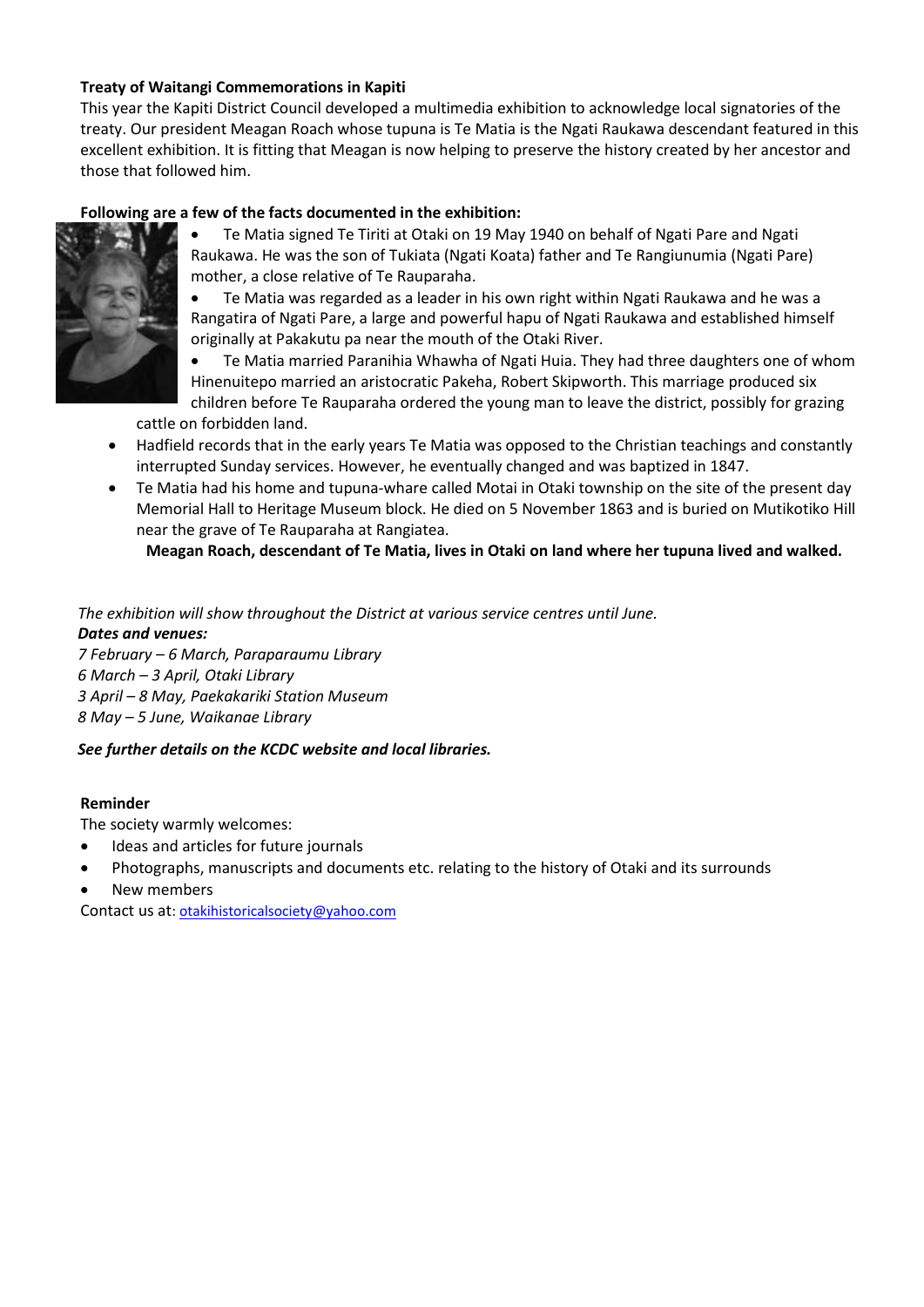| <b>Courtesy Papers Past et al</b>               |
|-------------------------------------------------|
| <b>Michael Joseph Savage</b>                    |
|                                                 |
| Austicra-ba-tic-fa<br>Rangiuru- by- the -Sea    |
|                                                 |
|                                                 |
|                                                 |
| <b>Rangiuru House</b>                           |
|                                                 |
| Early Transmission Lines from Mangaho (Shannon) |
|                                                 |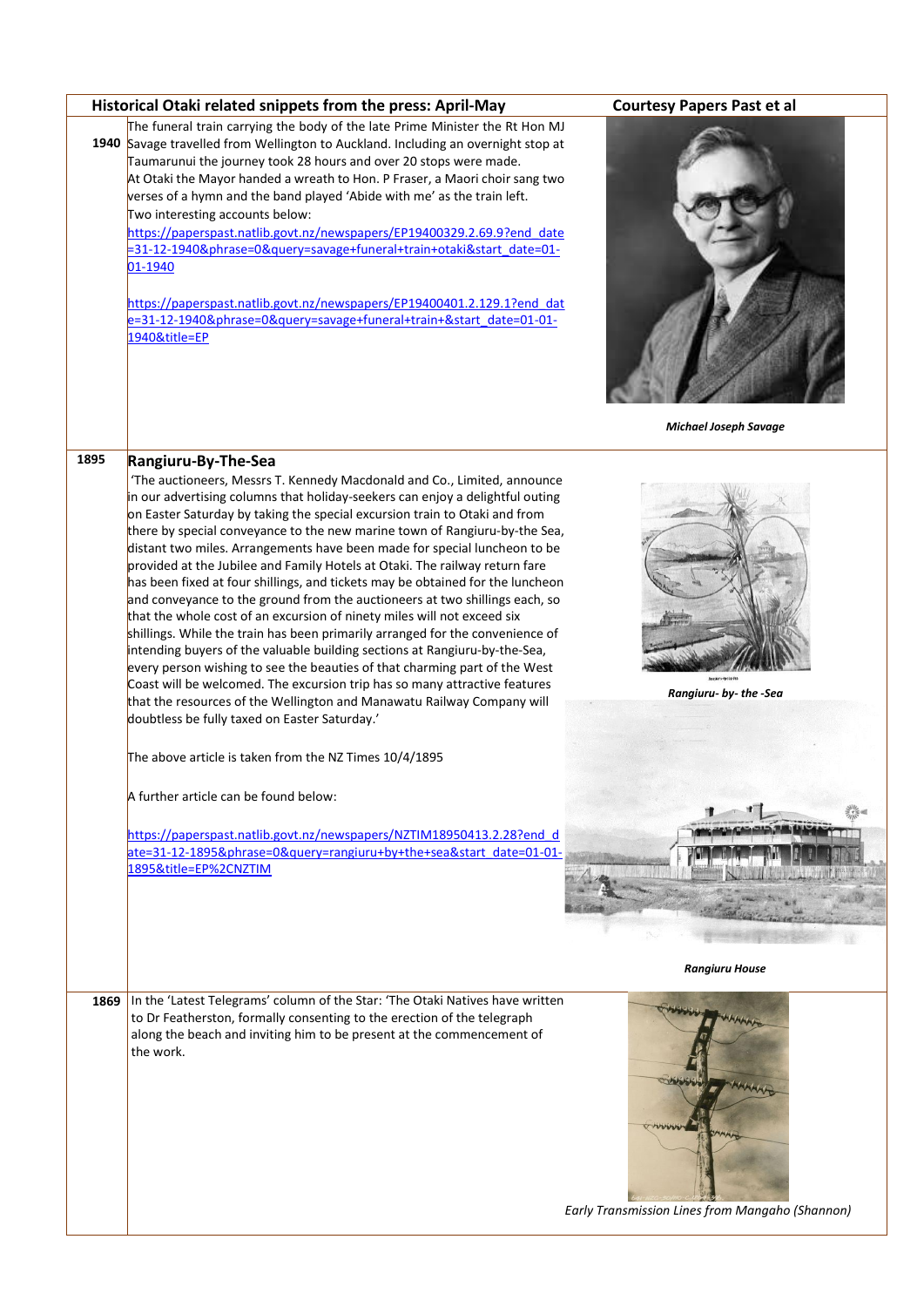

#### **Building the Otaki Overbridge -2018 and 1938/1939**



*2018 Ramp Construction: Courtesy Mark Coote 1938/9 Ramp Construction: OHS Collection*



## **Interesting References and Resources**

<http://www.kapiticoastmuseum.org.nz/>

A local museum at Waikanae with great Kapiti area related exhibits, photographs etc.

<https://www.nzwargraves.org.nz/>

The site of the NZ War Graves Project. Excellent site with a large amount of information.

**Do you receive your newsletter by mail? If you would prefer to receive it by email, please advise us at:**  [otakihistoricalsociety@yahoo.com](mailto:otakihistoricalsociety@yahoo.com)